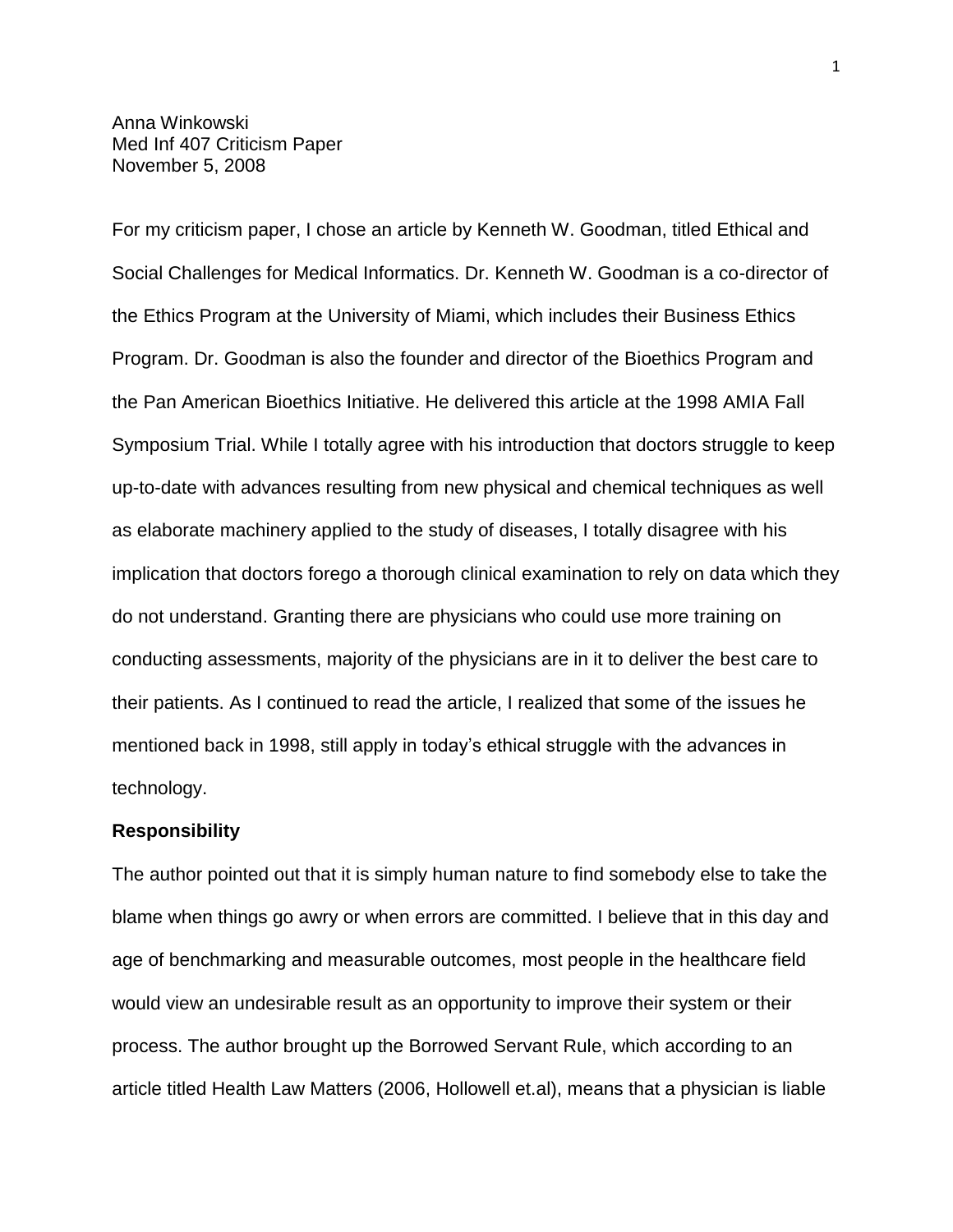for any wrongdoing committed by his or her employees during the course of their employment. It is therefore important that employees receive the proper training required to perform their designated duties, so wrongdoing could be avoided or minimized at best.

#### **Decisions, outcomes and uncertainty**

The author wrote that the decision to use new tools should not rely heavily on certain studies conducted in a controlled environment because there still is the uncertainty in the accuracy, reliability and design of devices used to provide outcomes such as diagnosis, prognosis and hospital mortality. He added that although practitioners have the responsibility to advance medical information, they are also ethically obligated to make sure no harm befalls on the patients.

I admit that the author made a good point about making sure the accuracy, safety and efficacy of a new tool has to be verified before it should be adopted. I found his assumption about physicians just offering or recommending new tools to their patients without making sure of its safety, troubling. True, some doctors are more than willing to try a new drug or test especially if the drug sales representative offers them an expensive dinner (2007, Fugh-Berman), but there are other physicians out there who would prescribe the medication solely because they feel it could benefit their patients. I would also like to point out that newly released drugs or tests have to be FDA-approved before it is made available to the public, which means the doctors are recommending the new drug or test in good faith believing that the FDA reviewed and verified the efficacy and safety of the drug before approving its release to the public. Take the case of Vioxx, a non-steroidal anti-inflammatory drug, widely popular in the 1990"s for the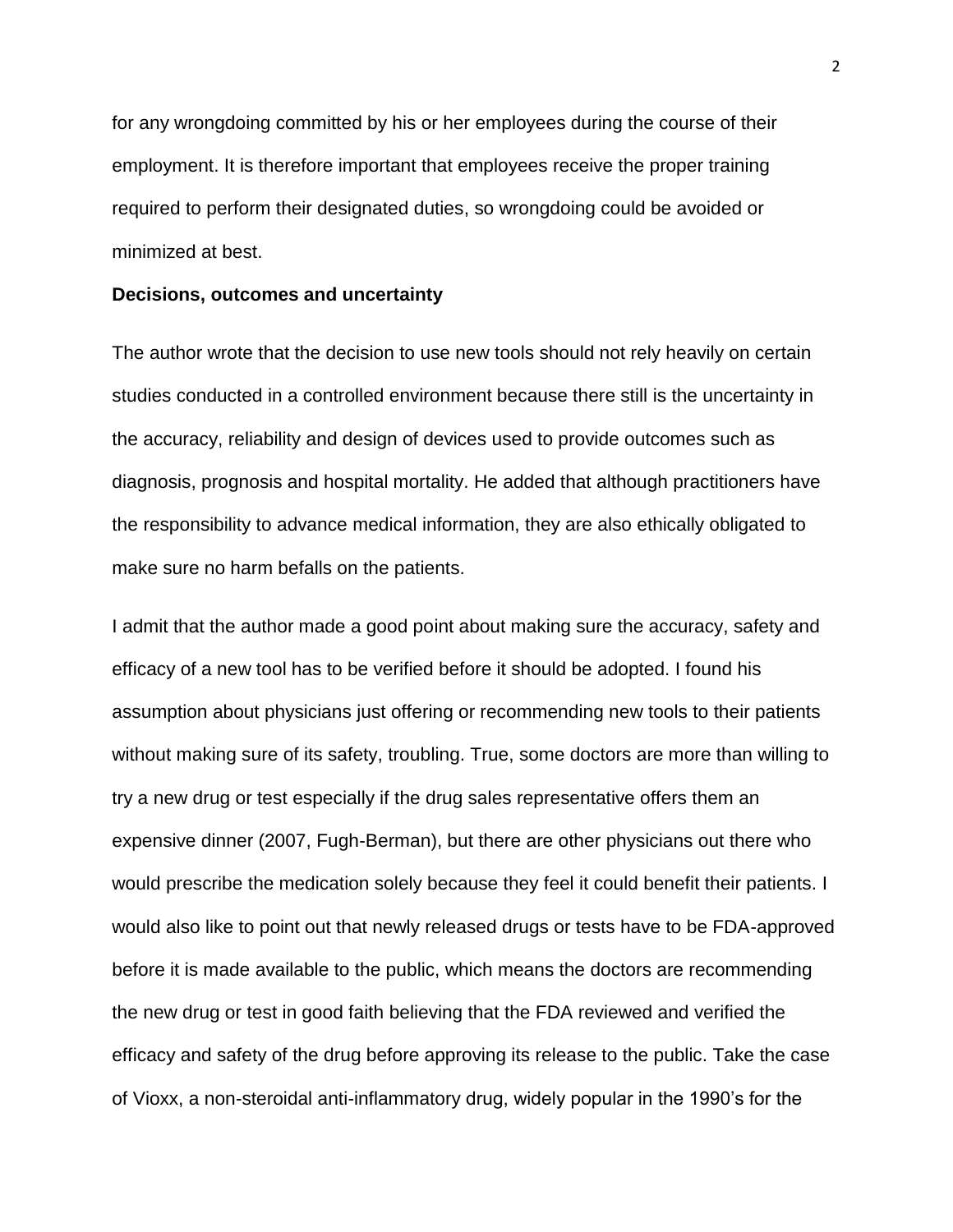treatment of osteoarthritic and acute pain conditions as well as dysmenorrhea. Physicians prescribed it to their patients because it was effective in reducing pain, stiffness and inflammation. What the physicians and the patients did not know was that long-term use of the drug increased the risks of heart attack and stroke. Although withdrawn from the U.S. market in 2004, the drug was initially approved by the FDA. Should the physicians be held liable for prescribing medications or tests that were FDAapproved and later found out to be unsafe? I think not.

#### **Error avoidance and responsibility**

The practitioner"s primary responsibility is to make sure that no harm comes to their patient. Whether the use of new technologies improves or hinders patient care is a question that needs to be addressed before attempting to use the new technology. The author stated "we are sometimes unsure whether care will be improved by the use of new technologies." Most of the doctors I know would use new technologies with the thought that it would improve patient care. Unfortunately there are times when we do not know what the long-term consequences of this new technology are. Take the case of the Magnetic Resonance Imaging or MRI, which helps provide clear pictures of the inner structures of the body allowing diagnosis of various abnormalities such as brain tumors or torn ligaments (1995, The Patient Education Inc.). The MRI is considered safe but the long-term effects are not known. Should the physicians then err on the side of safety and stop ordering MRIs because the long-term effect is unknown? I think that would be unwise especially since the MRI has helped detect early stages of brain tumors and diagnose torn ligaments which led to some life-saving treatment or procedures.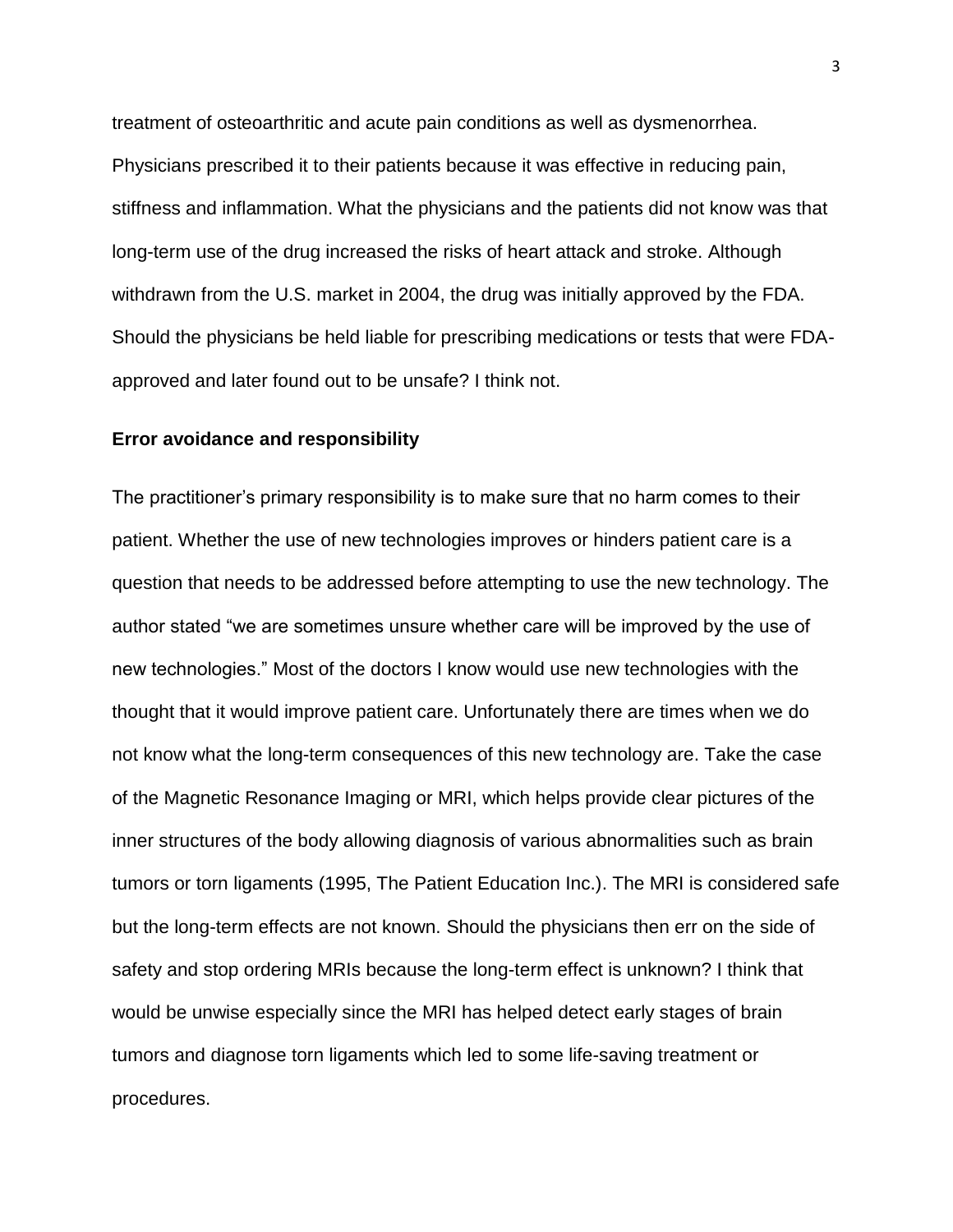### **System evaluation**

System evaluation is ethically necessary to evaluate health computing systems. The need to store large quantities of data, networking and databases has made the modern computer systems complex. Computer systems are heavily relied upon to support daily activities. A system failure could result in a significant breakdown. It is therefore very important to have a regular system evaluation. It is also important to have a health information system that works, provides the desired result and is cost effective. Adequate training needs to be provided to the end-users. This is one section that both the author and I agree on. Having a reliable health computing system is of utmost importance in ensuring that adequate care is provided in storing patients" data.

## **Confidentiality and privacy**

In this section, the author stated "Confidentiality protections are often meager and feckless because of the ease with which information is shared and the increasing number of people and institutions demanding some measures of access to that information." While his comment may be true at the time of this article, I think we have come a long way in protecting patient confidentiality. Although the system is not perfect, the introduction of the Health Insurance Portability and Accountability Act or HIPAA rule, has made health care providers more vigilant in protecting the privacy and confidentiality of the patient"s medical records. The minimum necessary standard, a key component in the HIPAA rule, only allows disclosure of health information necessary to satisfy a particular purpose or carry out a function (2003, OCR). This limits the unnecessary and inappropriate disclosure of a patient"s health information records.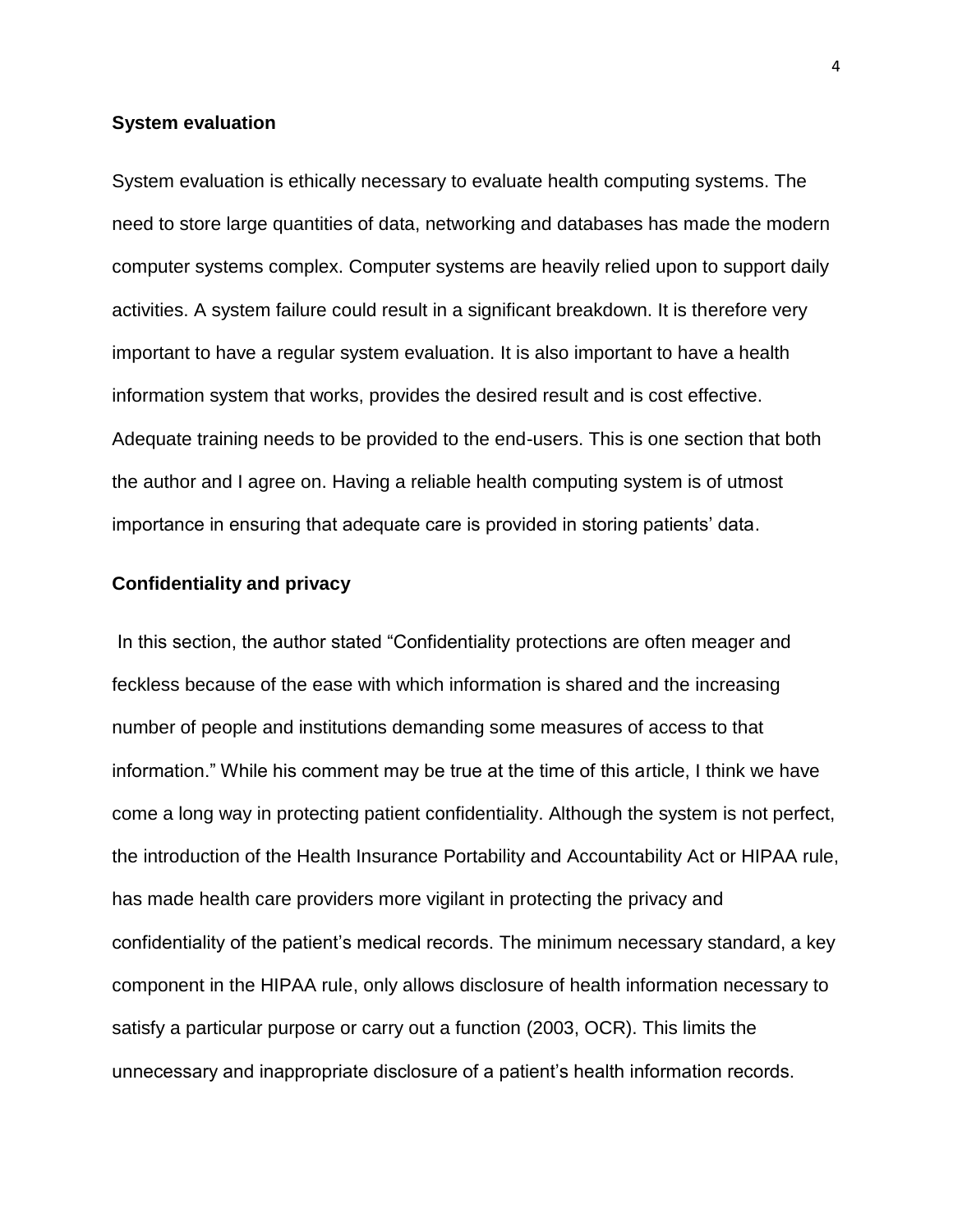#### **Decision support-appropriate tools and users**

Artificial Intelligence or A.I., a term coined by John McCarthy in 1956 is described as the science and engineering of making intelligent machines. The author mentioned how machines are able to assist humans in decision-making but he took issue on claims that machines could think better or more efficiently than humans could. However, in a 2007 revised article by Mr. McCarthy, he cited how one of the first expert systems called MYCIN in 1974, did better than medical students and physicians in diagnosing and suggesting treatments for bacterial infections but admitted that the knowledge engineers were familiar with the patients, physicians, death and recovery data and were therefore able to put all the information in a pre-determined framework. Mr. McCarthy added that "the usefulness of the current expert system depends on their users having common sense." This to me means that despite all these sophisticated machines available to us today, there is still the human factor that is needed to make sure these machines are working the way they should be (2007, McCarthy).

## **Appropriate use of tools and applications**

To make a clinical decision, the author questioned when and under what circumstances should clinicians use illness severity scores, decision support and diagnostic expert systems and outcome averaging machines? I believe that clinicians should only use the above mentioned resources as a guide in their decision-making, taking into consideration the subjective and objective data obtained from the patient.

The author mentioned that it is over simple and unethical to commonly represent quality as constituted by lower costs and reduced liability. Quality health care could have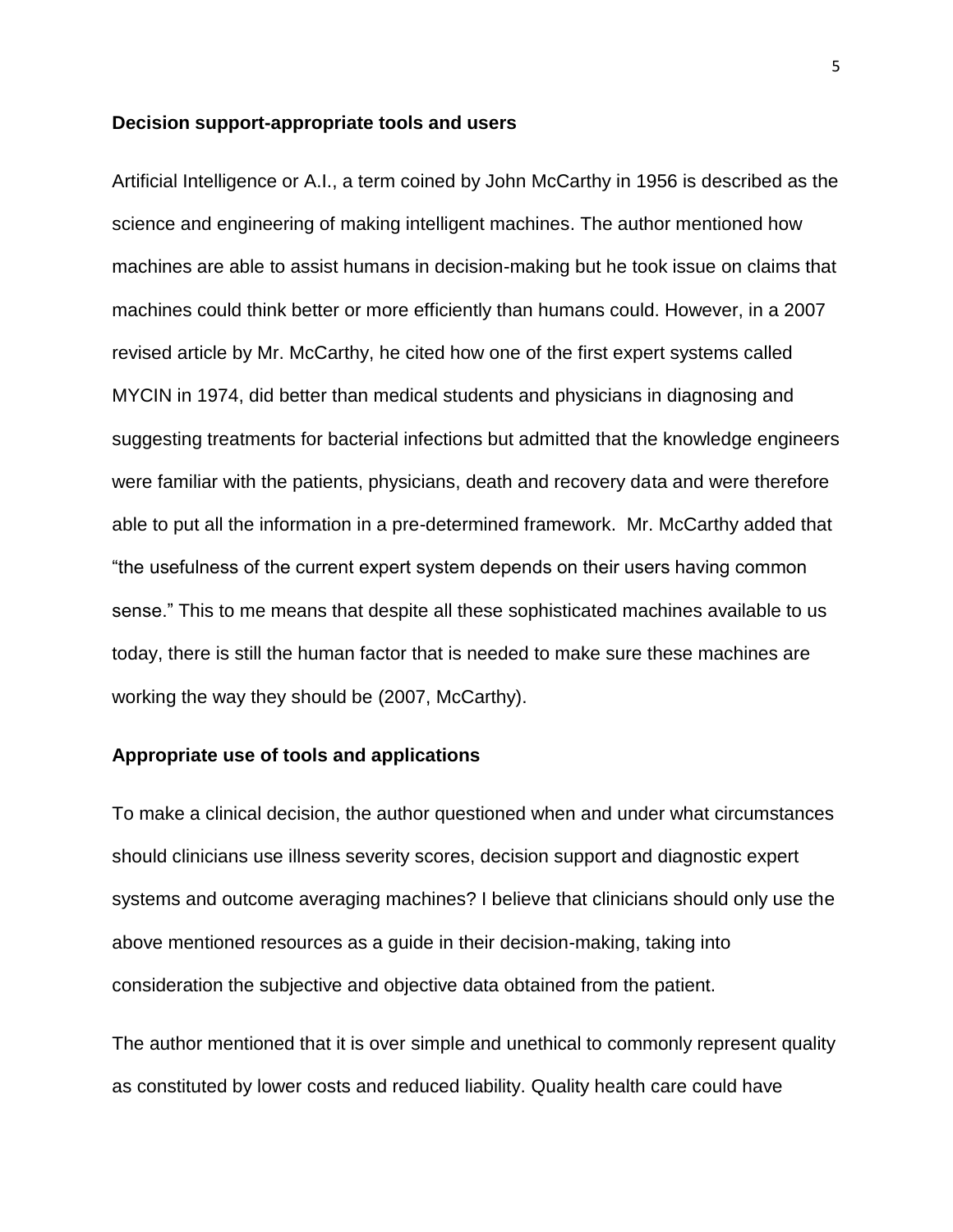different meaning to several people (n.d., AHRQ). Some may define it as being seen by the physician right away, while others may see it as being treated nicely by the physician and the health care staff. Some even define it as the time spent by their physician with them. Regardless of the individual"s definition of quality health care, what is important is that appropriate care is provided so the patient stays healthy and recovers faster when sick. When care is provided in a timely fashion and unnecessary tests are avoided the patients" length of stay is shorter thereby reducing costs. When medication or procedural errors are avoided, liability is reduced, or even eliminated.

## **Prognostic Scoring and Clinical Outcomes**

The author pointed out that while computers dramatically improve our ability to calculate how things will turn out, it should be regarded as a point in an evidentiary constellation and should not alone be allowed to defeat other considerations in the care of critically ill patients. Once again, I felt that he is undermining the decision-making capacities of physicians by assuming that they would ignore the clinical presentation of the individual patient in favor of prognostic scores or computational metrics and practice guidelines. In a study comparing physicians' opinion with the predictive model, it was noted that physicians reached their conclusion by using information other than those found in the prognostic factor analysis (1996, Muers et.al).

## **Update**

Because this article was written in 1998, I was curious to know if Dr. Goodman still feels the same way about Medical Informatics and its social and ethical challenges. I decided to visit the University of Miami website to find out if he still is associated with them.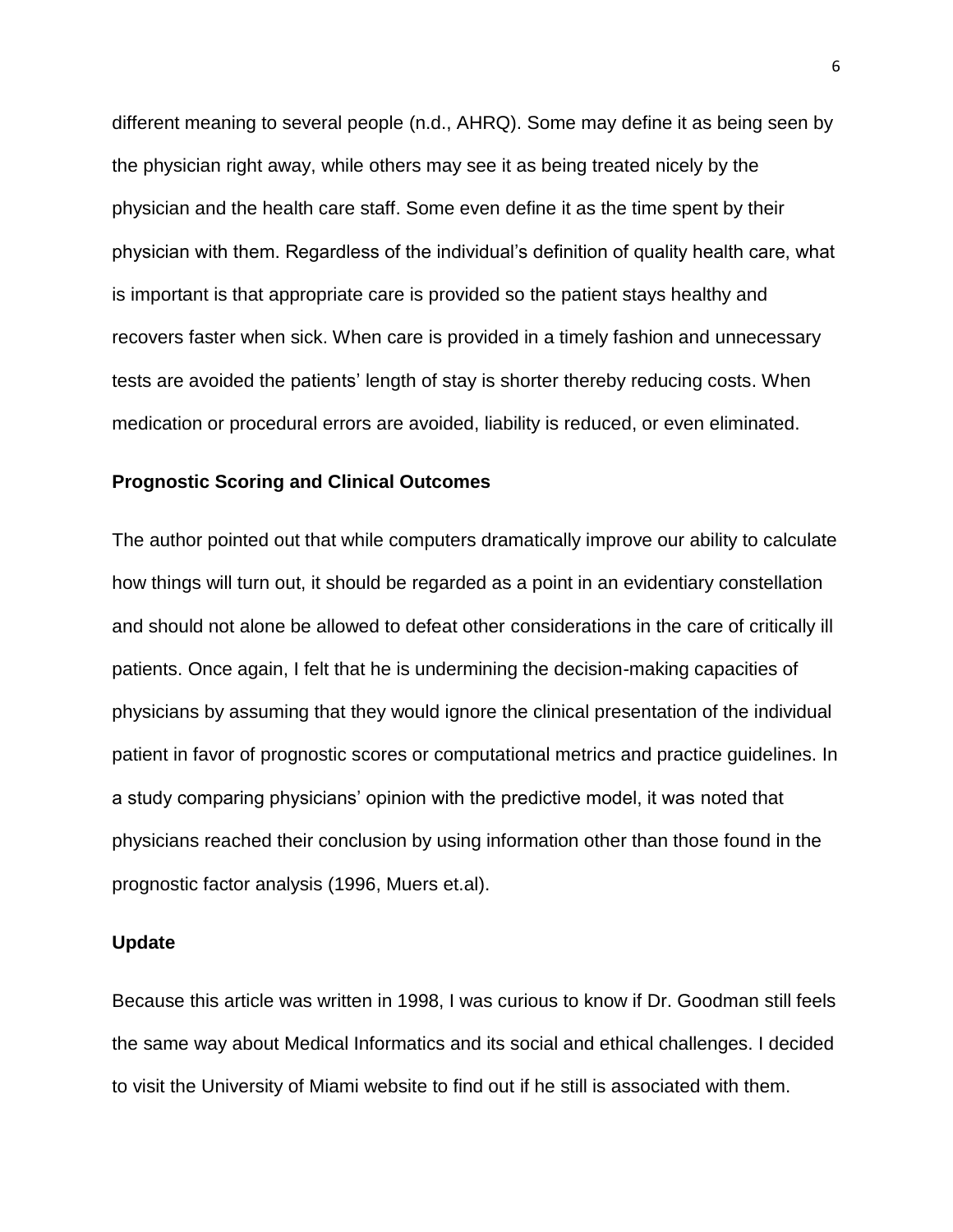Once I confirmed that he still is, I sent him short note via email, identifying myself. I also included a few questions regarding the article. The following day, I received a response from him suggesting that I give him a call so we could discuss my questions. Our first appointment never materialized as I was not able to get hold of him. We rescheduled and last Thursday, October 29<sup>th</sup> I was able to get him while he was waiting in line for two hours to vote. I offered to call him back but he nixed that idea stating that he is just standing in line anyway. We exchanged a few pleasantries before I started the interview. The following was our question and answer piece:

Anna: Do you still feel that there remains "crucial uncertainties about the actual accuracy, reliability and design of all devices in computational medicine?

Dr. Goodman: It has gotten better. Databases are now more accurate and reliable.

Anna: Do you think that today's Medical Informatics is immune to the error or carelessness of modern computing applications?

Dr. Goodman: I don't think they're immune but like I said, the system has gotten better. We need to be clear that there are inferences humans can make which could result in the error.

Anna: Are we doing enough to protect the confidentiality and privacy of the patient's EMR?

Dr. Goodman: I think having the HIPAA rule has done a lot. What clinicians should ask is 'What kind of steward should I be in my patient's privacy?' Protecting a patient's privacy is a moral obligation.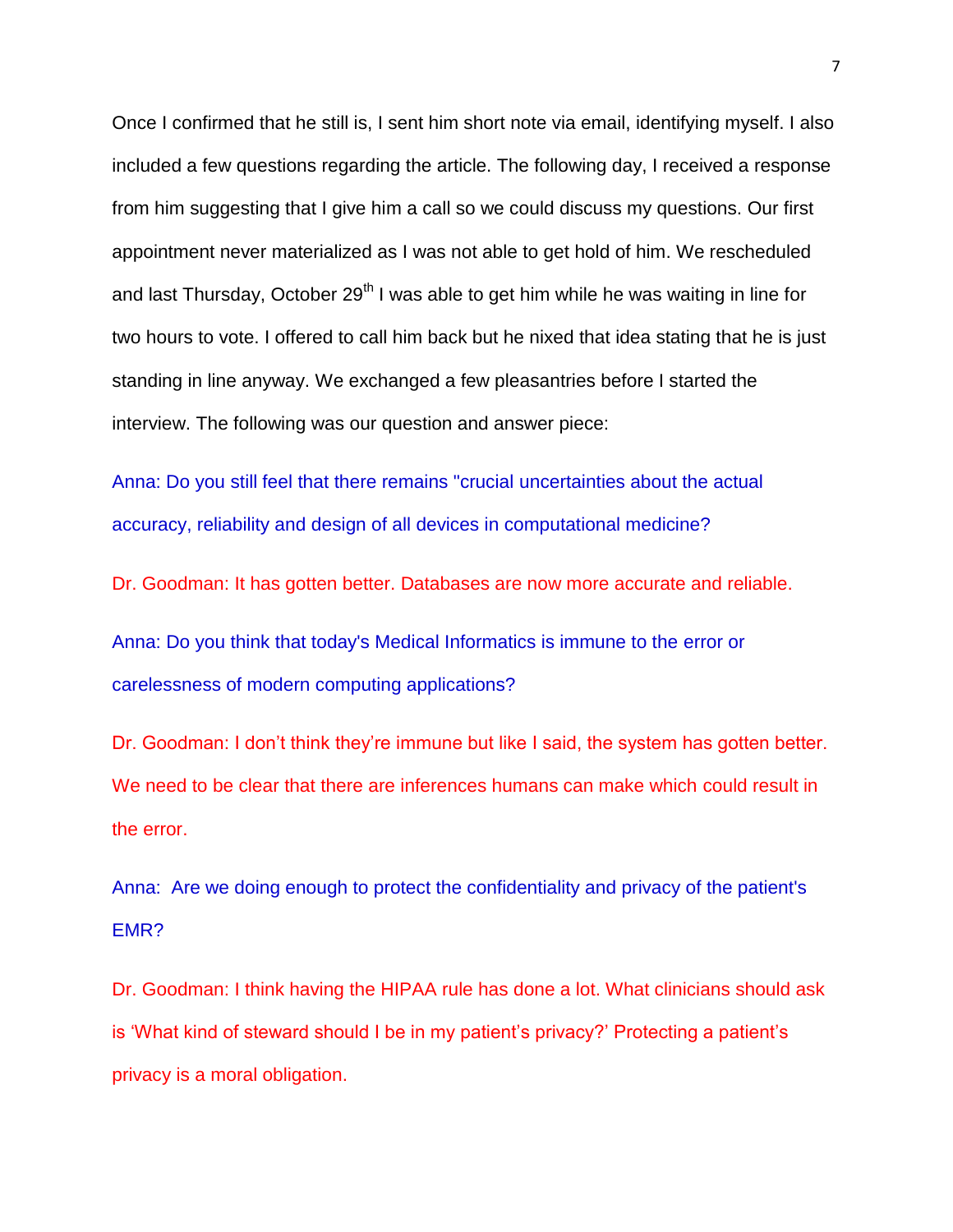Anna: Do you feel that the clinicians of today are dependent on illness severity scores, decision support, diagnostic expert systems and outcome averaging machines in making their clinical decision?

Dr. Goodman: I don"t think they"re dependent on it. Despite the new technology available out there, there is still the human component that is required in making clinical decisions. I think I mentioned in my article how RA Miller said that "people, not machines understand patients' problems."

As much as I wanted to ask him some more questions, I had to stop because his line was moving. Before we ended the call, he suggested that I should start attending the American Medical Informatics Association or AMIA meetings to further learn about the latest in Medical Informatics.

## **Conclusion**

When I selected this article for my criticism paper, I thought I would not have a difficult time tearing it apart because I felt so strongly about the author"s position that physicians do not look at the clinical picture and instead rely heavily on data in making their clinical decisions. Unfortunately, that was not the case. I have worked with numerous physicians and I have yet to meet a physician who has not put their patient"s clinical presentation over the illness severity scores and diagnostic expert system in making their decision. As a case manager for a managed care company, we are instructed to follow the Milliman Care Guidelines which outlines what treatment to expect and how many days a patient should stay in the hospital for certain conditions. An example would be when a patient comes in with chest pains; the expected length of stay is 1 day. All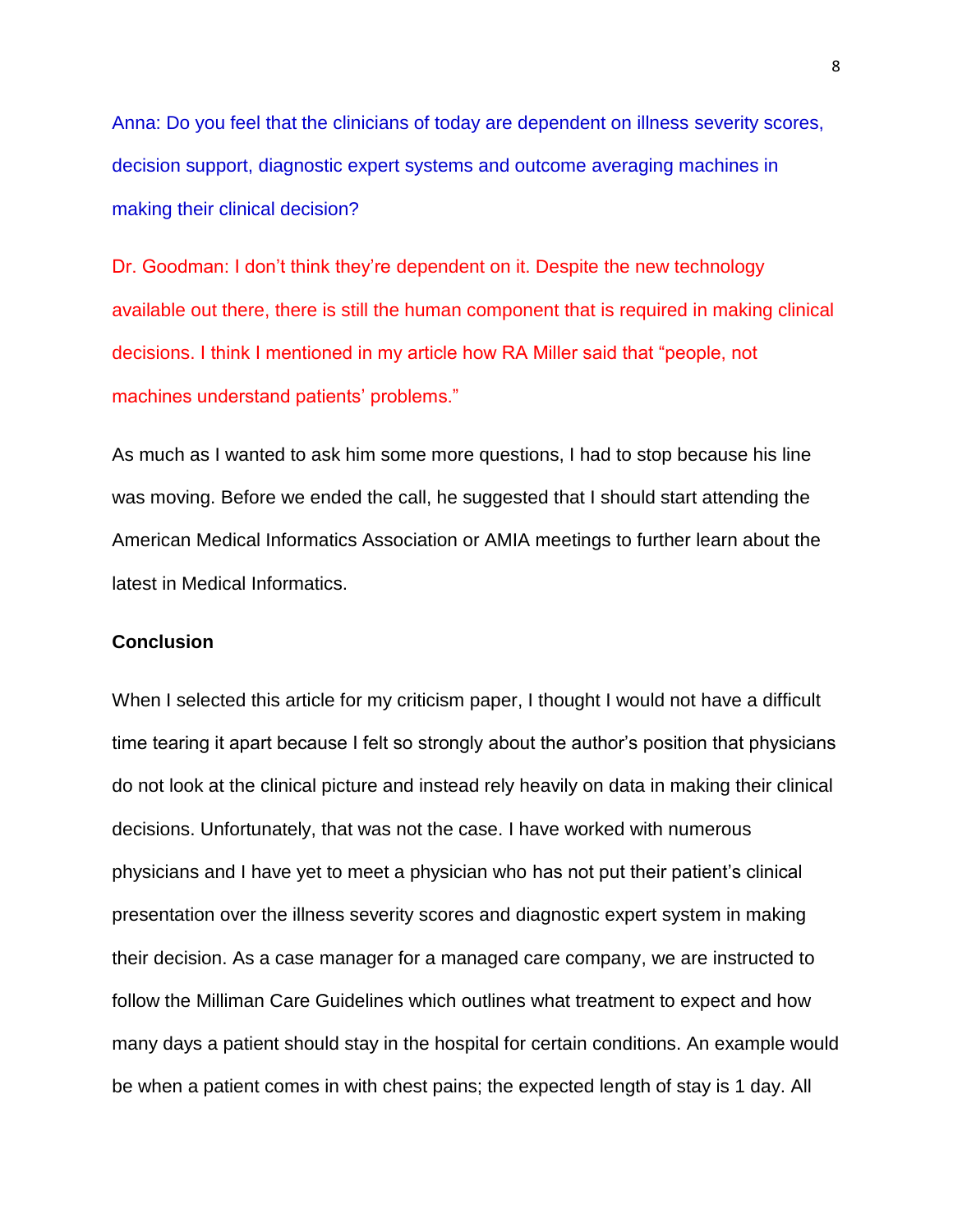necessary tests should be done on the day of admission with discharge the following day. Unfortunately, not all patients fit in that mold. Some patients are still having cardiac symptoms on day 2. Do we insist that the patient be discharged based on Milliman's Guidelines? No we don"t. We encourage our physicians to look at the patient as a whole and base their decision on their assessment.

While having the illness severity scores and diagnostic expert systems help the physicians in making their clinical decisions, I do not believe that it was intended to replace the decision-making capacity of the clinicians. As RA Miller puts it "while computer-based medical diagnostic decision programs may be useful adjuncts to human decision-making, they cannot replace human diagnosticians. Miller added that diagnosis is a complex process more involved than producing a nosological label for a set of patient descriptors. The state of the art in computer-based medical diagnosis does not support the optimistic claim that people can now be replaced by more reliable diagnostic programs.

As for the privacy and confidentiality of the patient"s medical record, I agree with Dr. Goodman that HIPAA has improved the way we handle the PHI. Patients depend on their health care providers to protect their privacy. Processes should be reviewed to make sure that there is no breach in handling PHIs.

In the end, new ethical and social challenges for Medical Informatics will continue to emerge as we forge ahead with the electronic medical records. Our responsibility as informaticists would be to make sure that the patient"s safety and well-being is our top priority.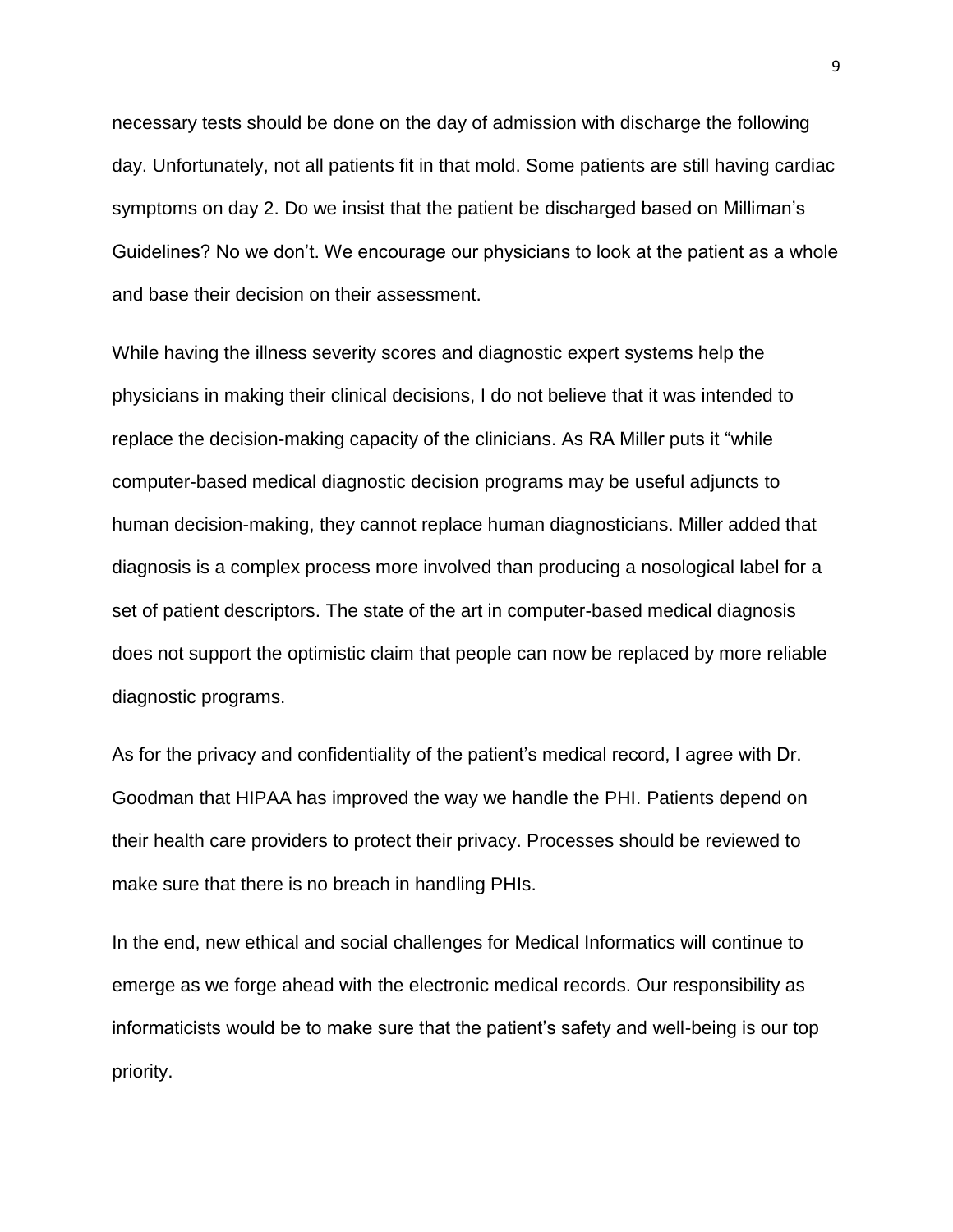# **Epilogue:**

After my interview with Dr. Goodman, I sent him an email thanking him for taking the time to talk to me. I also added that I hope he did not have to wait too long before he was able to vote. After a few days, Dr. Goodman responded, "I finally voted, but it took four hours…"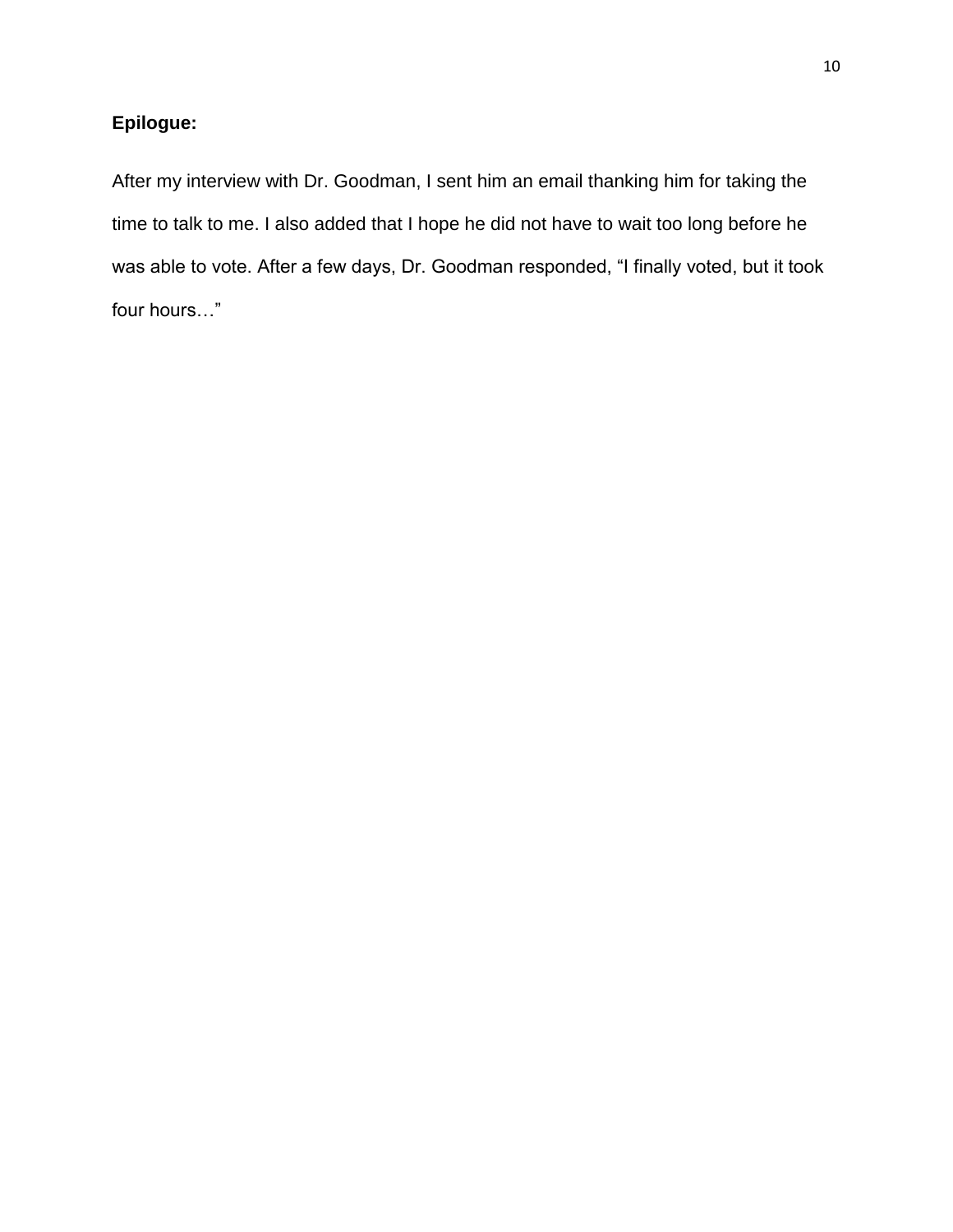## **References:**

Fugh-Berman, A., & Ahari, S. (2007, April 24). *Following the Script: How Drug Reps Make Friends and Influence Doctors*. Retrieved October 18, 2008 from Georgetown University, Department of Physiology and Biophysics Web site: [http://medicine.plosjournals.org/perlserv/?request=get-](http://medicine.plosjournals.org/perlserv/?request=get-document&doi=10.1371%2Fjournal.pmed.0040150&ct=1)

[document&doi=10.1371%2Fjournal.pmed.0040150&ct=1](http://medicine.plosjournals.org/perlserv/?request=get-document&doi=10.1371%2Fjournal.pmed.0040150&ct=1)

Drugs.com (2008, October 20). *Vioxx*. Retrieved October 21, 2008 from , Drugs.com Web site:<http://www.drugs.com/vioxx.html>

The Patient Education Institute,Inc. (1995). *X-plain MRI scan reference summary* . Retrieved October 20, 2008 from , medlineplus Web site: <http://www.nlm.nih.gov/medlineplus/tutorials/mri/rd049102.pdf>

Office of Civil Rights (2003. April 4). *Minimum Necessary*. Retrieved October 20, 2008 from , Office of Civil Rights Web site: <http://www.hhs.gov/ocr/hipaa/guidelines/minimumnecessary.pdf>

McCarthy, J. (2007, November 12). *What is artificial intelligence?*. Retrieved October 20, 2008 from Stanford University, Computer Science Department Web site: <http://www-formal.stanford.edu/jmc/whatisai/node1.html>

U.S. Department of Health and Human Services (n.d.). *Guide to Health Care Quality*. Retrieved October 20, 2008 from , Agency for Healthcare Research and Quality Web site: <http://www.ahrq.gov/consumer/guidetoq/>

Muers, M.F., Shevlin, P., & Brown, J. (1996). *Prognosis in lung cancer : physicians' opinions compared with outcome and a predictive model* . Retrieved October 20, 2008 from , Thoraci Group of the Yorkshire Cancer Organisation Web site: <http://cat.inist.fr/?aModele=afficheN&cpsidt=3205579>

Miller, RA (1990, December 15). *Why the standard view is standard: people, not machines, understand patients' problems* . Retrieved October 30, 2008 from University of Pittsburgh, Section of Medical Informatics Web site[: http://www.ncbi.nlm.nih.gov/pubmed/2290072](http://www.ncbi.nlm.nih.gov/pubmed/2290072)